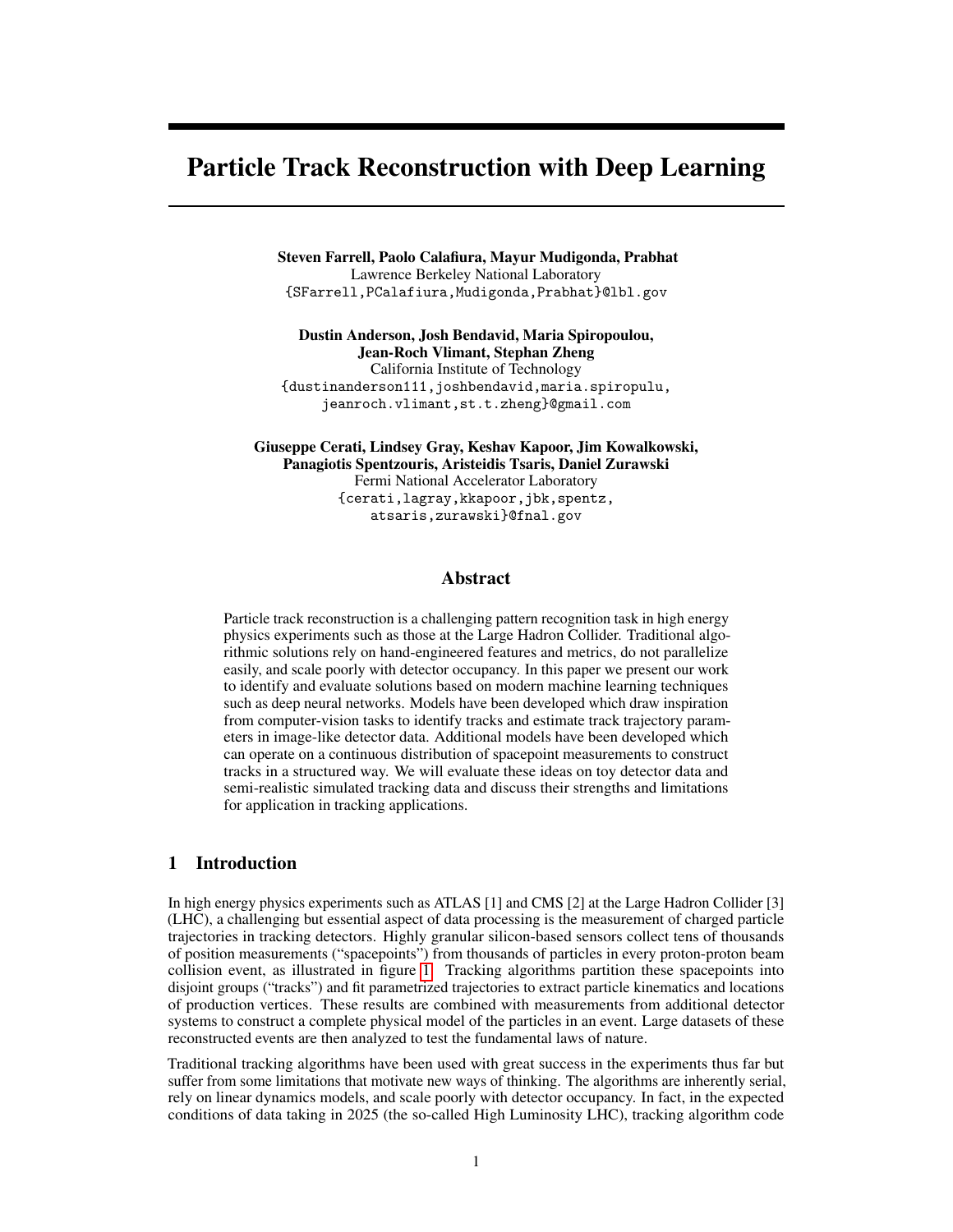

<span id="page-1-0"></span>Figure 1: Distribution of particle spacepoints in a particle collision event in a generic simulated HL-LHC tracking detector.

will consume a disproportionate amount of offline computing resources that cannot be supplied with expected computing budgets.

Machine learning methods such as deep neural networks have some promising characteristics that could prove effective for high energy physics tracking. Neural networks are known to be very good at finding patterns and modeling non-linear dependencies in data. They also involve highly regular computation that can run effectively on parallel architectures such as GPUs. While there exists some literature from the 1980s-1990s studying neural network algorithms for tracking [4–6], modern techniques in deep learning have yet to be studied extensively in this regime.

We have explored two categories of approaches for machine learning solutions, image-based and point-based models. In the image-based models, inspiration is drawn from computer vision techniques such as semantic segmentation and image captioning, whereby we treat the detector data as an image and apply convolutional and recurrent neural networks to detect tracks. In point-based models, we use continuously distributed spacepoint measurements and structure them in a list or tree for learning how to group them into track candidates.

## 2 Image-based approaches

We investigated the applicability of sequence-based and image-based models for the problem of track-building on toy detector data in which spacepoints are binned in a 2D or 3D histogram [7]. An LSTM model was developed which reads the layers of the detector as a sequence of pixel arrays and emits a prediction for the correct location of a target track amidst background spacepoints. A similar model using convolutions was developed which processes the entire detector image and classifies pixels belonging to the target track. Several variations on these models were studied with toy data and semi-realistic simulated track data under varying numbers of background tracks, with the toy data results summarized in figure [2.](#page-2-0) The models showed good performance on toy datasets and promising results on semi-realistic data that suggest neural networks are effective at recognizing particle track patterns in detector data.

#### 3 Point-based approaches

The discrete models explored thus far map nicely onto well-studied problems in computer vision and sequence modeling. However, they face difficulties when scaling up to the realistic complexity of LHC data, suffering from high dimensionality and sparsity. This motivates development of models that properly utilize the structure of the data as points localized on detector layers. These points can be structured as sequences, trees, or graphs for neural networks to learn representations on.

The first point-based approach utilizes a recurrent neural network as an iterative filter similar to a Kalman Filter. The model is trained to read a sequence of points and predict the position of the point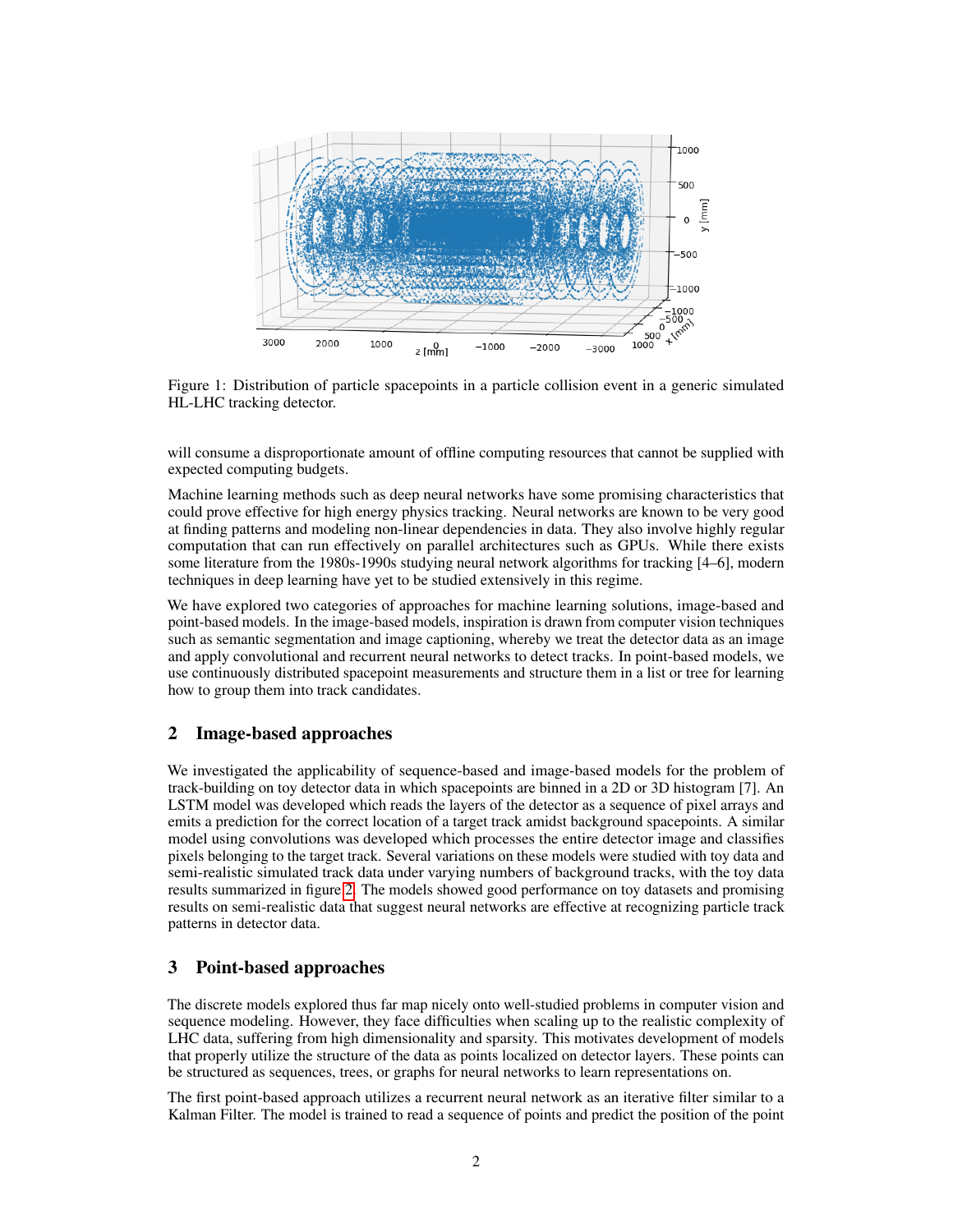

<span id="page-2-0"></span>Figure 2: On the left is an example 3D toy data input with a target track shown as the red connected points and an LSTM model prediction shown as colored surfaces. On the right is the spacepoint classification accuracy of a variety of LSTM and convolutional models shown for varying numbers of background tracks [7].

on the next detector layer. It can be used to build tracks by selecting the closest spacepoint to the prediction or by implementing a combinatorial tree-search algorithm which considers plausible points at every layer and searches until a complete track is found. The architecture used here is an LSTM plus fully connected linear layer. An example trajectory and predictions from an ACTS [8] simulated dataset are shown in figure [3](#page-2-1) and the prediction errors are shown in figure [4.](#page-3-0) The RNN model is observed to produce reasonable trajectory predictions after a sequence two to three spacepoint measurements, though some asymmetry and tails in the error distributions show there may be some limitations in the modeling that require further study.



<span id="page-2-1"></span>Figure 3: Example track measurements and RNN filter predictions in the  $\phi$  (azimuth) and z coordinates as a function of detector layer. The RNN filter model is shown to make reasonable predictions after a sequence of about two spacepoints.

Another point-based method arranges all of the spacepoints of the detector in a sequence sorted according to the cylindrical coordinates and feeds them into a recurrent network model which outputs for every spacepoint a probability assignment vector of track classes. The target track classes are similarly sorted according to coordinates. The architecture, shown in figure [5,](#page-3-1) has three layers of bi-directional GRU units followed by a fully-connected layer and softmax activations to normalize the probability predictions for every spacepoint. A toy data sample was used based on a 3D cylindrical version of the TrackML RAMP challenge dataset [9] with random noise hits added. Figure [6](#page-4-0) shows the assignment accuracy of the model and its dependence on the detector occupancy with 3D toy cylindrical data. While the model performs well with low occupancy, there is seemingly room for improvement as the accuracy degrades with increasing multiplicity. Still, this study demonstrates that such a model can learn to arrange spacepoints into appropriately sorted candidates under particular conditions. If such a model does not scale to a full event occupancy it may still be powerful in smaller sections of a detector.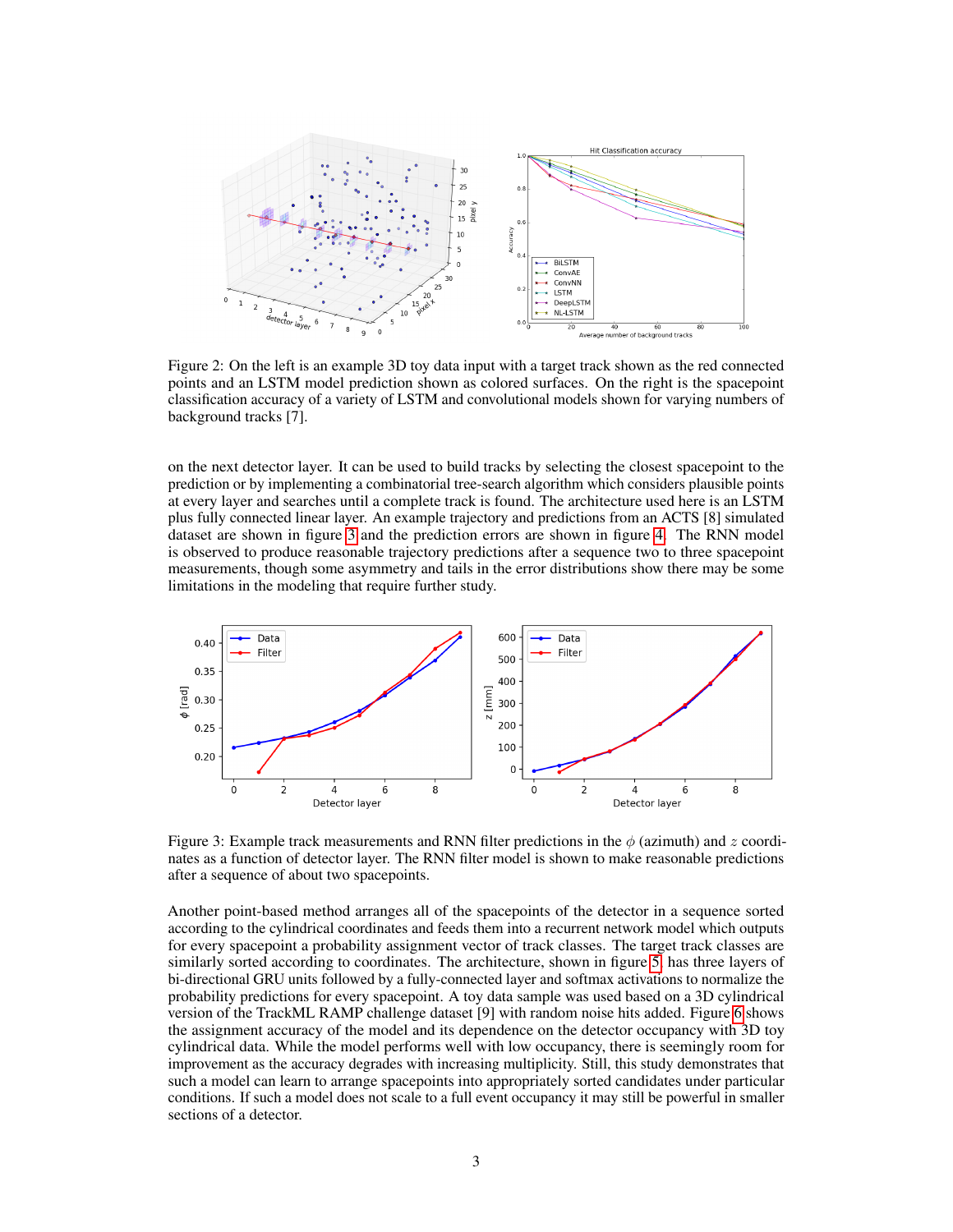

<span id="page-3-0"></span>Figure 4: Error in the RNN filter predictions on both training and test datasets. The histograms are normalized to unit area. There is excellent agreement between training and test samples, though some asymmetries and long non-Gaussian tails are observed.



<span id="page-3-1"></span>Figure 5: The multi-track spacepoint assignment model is a recurrent neural network that takes as input the full set of spacepoint measurements in the detector and outputs a track probability assignment matrix.

## **Conclusion**

A variety of deep learning approaches for the problem of particle track reconstruction at high energy physics experiments have been studied. Both image-based and point-based approaches show promise in this problem. The point-based approaches seem to be the most suitable for scaling to full HL-LHC data conditions because they exploit the structure of the data while avoiding the sparsity and dimensionality of the image-based approaches.

Ongoing and future work in this area will involve careful evaluation of these methods and comparison with traditional solutions, as well as further explorations into new types of models that exploit the structure of the data. For the track filter model, it may be interesting to train a model to produce distributions via parameterized probability density functions (e.g. Gaussian) for its spacepoint predictions rather than just central values. Such an approach would allow a model to express uncertainty and potentially produce more useful predictions. Next, the filter model needs to be incorporated into a tree-search algorithm in order to demonstrate its capability to find tracks in full collision events. For the multi-track spacepoint assignment model, the accuracy scaling with occupancy should be further studied. Improvements may come from incorporating physics constraints into its track assignment classes or by discovering more efficient and expressive ways to embed the hit data. Graph neural networks [10] may be one powerful approach for modeling local relations between spacepoints.

#### References

[1] ATLAS Collaboration (2008) The ATLAS Experiment at the CERN Large Hadron Collider. JINST 3, S08003.

[2] CMS Collaboration (2008) The CMS Experiment at the CERN LHC. JINST 3, S08004.

[3] Evans, L., Bryant, P. (2008) LHC Machine. JINST 3, S08001.